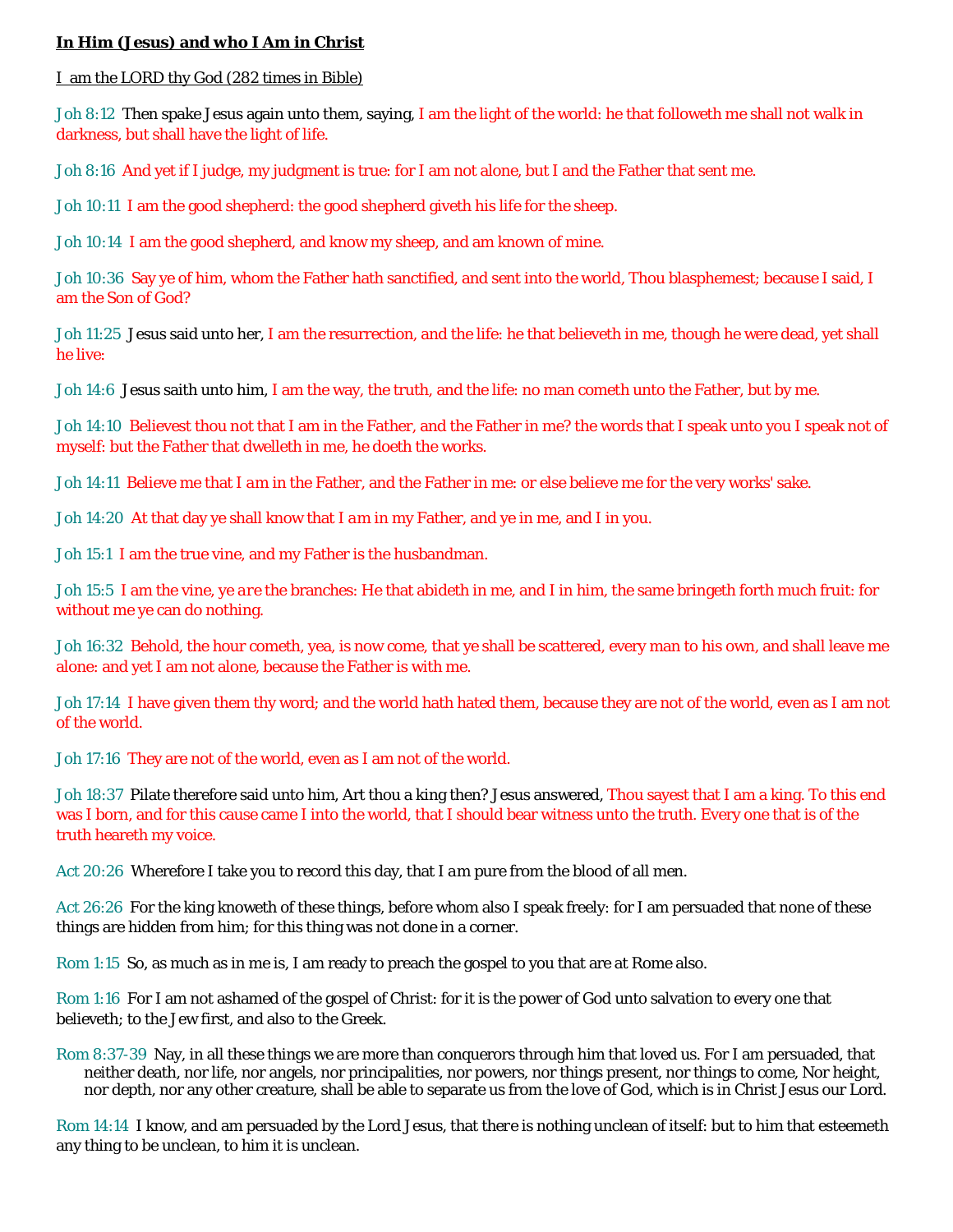Rom 15:14 And I myself also am persuaded of you, my brethren, that ye also are full of goodness, filled with all knowledge, able also to admonish one another.

Rom 16:19 For your obedience is come abroad unto all *men.* I am glad therefore on your behalf: but yet I would have you wise unto that which is good, and simple concerning evil.

1Co 16:17 I am glad of the coming of Stephanas and Fortunatus and Achaicus: for that which was lacking on your part they have supplied.

2Co 7:4 Great *is* my boldness of speech toward you, great *is* my glorying of you: I am filled with comfort, I am exceeding joyful in all our tribulation.

2Co 7:14 For if I have boasted any thing to him of you, I am not ashamed; but as we spake all things to you in truth, even so our boasting, which *I made* before Titus, is found a truth.

Gal 2:20 I am crucified with Christ: nevertheless I live; yet not I, but Christ liveth in me: and the life which I now live in the flesh I live by the faith of the Son of God, who loved me, and gave himself for me.

Eph 6:20 For which I am an ambassador in bonds: that therein I may speak boldly, as I ought to speak.

Php 3:12 Not as though I had already attained, either were already perfect: but I follow after, if that I may apprehend that for which also I am apprehended of Christ Jesus.

Php 4:12 I know both how to be abased, and I know how to abound: every where and in all things I am instructed both to be full and to be hungry, both to abound and to suffer need.

Col 1:25 Whereof I am made a minister, according to the dispensation of God which is given to me for you, to fulfil the word of God;

1Ti 2:7 Whereunto I am ordained a preacher, and an apostle, (I speak the truth in Christ, *and* lie not;) a teacher of the Gentiles in faith and verity.

- 2Ti 1:11-12 Whereunto I am appointed a preacher, and an apostle, and a teacher of the Gentiles. For the which cause I also suffer these things: nevertheless I am not ashamed: for I know whom I have believed, and am persuaded that he is able to keep that which I have committed unto him against that day.
- 2Ti 1:5-7 When I call to remembrance the unfeigned faith that is in thee, which dwelt first in thy grandmother Lois, and thy mother Eunice; and I am persuaded that in thee also. Wherefore I put thee in remembrance that thou stir up the gift of God, which is in thee by the putting on of my hands. For God hath not given us the spirit of fear; but of power, and of love, and of a sound mind.

1Pe 1:16 Because it is written, Be ye holy; for I am holy.

Rev 1:18 *I am* he that liveth, and was dead; and, behold, I am alive for evermore, Amen; and have the keys of hell and of death.

Psa 28:7 The LORD *is* my strength and my shield; my heart trusted in him, and I am helped: therefore my heart greatly rejoiceth; and with my song will I praise him.

Psa 33:21 For our heart shall rejoice in him, because we have trusted in his holy name.

Psa 34:8 O taste and see that the LORD *is* good: blessed *is* the man *that* trusteth in him.

Psa 34:22 The LORD redeemeth the soul of his servants: and none of them that trust in him shall be desolate.

Psa 37:5 Commit thy way unto the LORD; trust also in him; and he shall bring *it* to pass.

Psa 37:40 And the LORD shall help them, and deliver them: he shall deliver them from the wicked, and save them, because they trust in him.

Psa 62:8 Trust in him at all times; *ye* people, pour out your heart before him: God *is* a refuge for us. Selah.

Psa 64:10 The righteous shall be glad in the LORD, and shall trust in him; and all the upright in heart shall glory.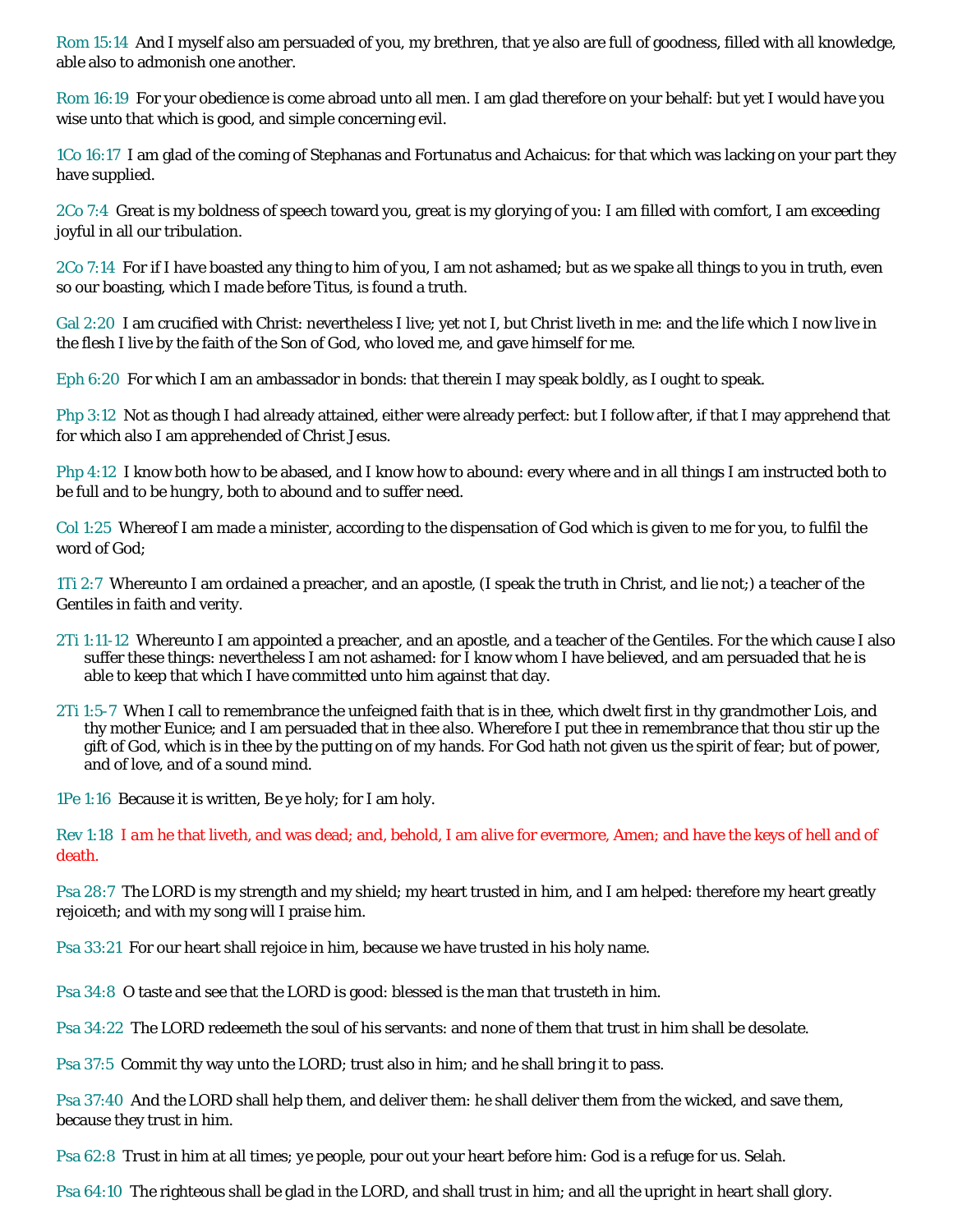Psa 66:6 He turned the sea into dry *land:* they went through the flood on foot: there did we rejoice in him.

Psa 91:2 I will say of the LORD, *He is* my refuge and my fortress: my God; in him will I trust.

- Psa 91:14-16 Because he hath set his love upon me, therefore will I deliver him: I will set him on high, because he hath known my name. He shall call upon me, and I will answer him: I *will be* with him in trouble; I will deliver him, and honour him. With long life will I satisfy him, and shew him my salvation.
- Psa 149:2-4 Let Israel rejoice in him that made him: let the children of Zion be joyful in their King. Let them praise his name in the dance: let them sing praises unto him with the timbrel and harp. For the LORD taketh pleasure in his people: he will beautify the meek with salvation.
- 1Jn 1:1-4 That which was from the beginning, which we have heard, which we have seen with our eyes, which we have looked upon, and our hands have handled, of the Word of life; (For the life was manifested, and we have seen *it*, and bear witness, and shew unto you that eternal life, which was with the Father, and was manifested unto us;) That which we have seen and heard declare we unto you, that ye also may have fellowship with us: and truly our fellowship *is* with the Father, and with his Son Jesus Christ. And these things write we unto you, that your joy may be full.

Joh 3:15 That whosoever believeth in him should not perish, but have eternal life.

Joh 4:14 But whosoever drinketh of the water that I shall give him shall never thirst; but the water that I shall give him shall be in him a well of water springing up into everlasting life.

Joh 4:24 God *is* a Spirit: and they that worship him must worship *him* in spirit and in truth.

Joh 7:18 He that speaketh of himself seeketh his own glory: but he that seeketh his glory that sent him, the same is true, and no unrighteousness is in him.

Joh 9:3 Jesus answered, Neither hath this man sinned, nor his parents: but that the works of God should be made manifest in him.

Joh 10:38 But if I do, though ye believe not me, believe the works: that ye may know, and believe, that the Father *is* in me, and I in him.

Joh 15:5 I am the vine, ye *are* the branches: He that abideth in me, and I in him, the same bringeth forth much fruit: for without me ye can do nothing.

Joh 18:38 Pilate saith unto him, What is truth? And when he had said this, he went out again unto the Jews, and saith unto them, I find in him no fault *at all.*

Joh 19:4 Pilate therefore went forth again, and saith unto them, Behold, I bring him forth to you, that ye may know that I find no fault in him.

Joh 19:6 When the chief priests therefore and officers saw him, they cried out, saying, Crucify *him,* crucify *him.* Pilate saith unto them, Take ye him, and crucify *him:* for I find no fault in him.

Act 10:43 To him give all the prophets witness, that through his name whosoever believeth in him shall receive remission of sins.

Act 17:28-29 For in him we live, and move, and have our being; as certain also of your own poets have said, For we are also his offspring. Forasmuch then as we are the offspring of God, we ought not to think that the Godhead is like unto gold, or silver, or stone, graven by art and man's device.

2Co 1:20 For all the promises of God in him *are* yea, and in him Amen, unto the glory of God by us.

Eph 1:4 According as he hath chosen us in him before the foundation of the world, that we should be holy and without blame before him in love:

Php 2:29 Receive him therefore in the Lord with all gladness; and hold such in reputation:

Php 3:9 And be found in him, not having mine own righteousness, which is of the law, but that which is through the faith of Christ, the righteousness which is of God by faith: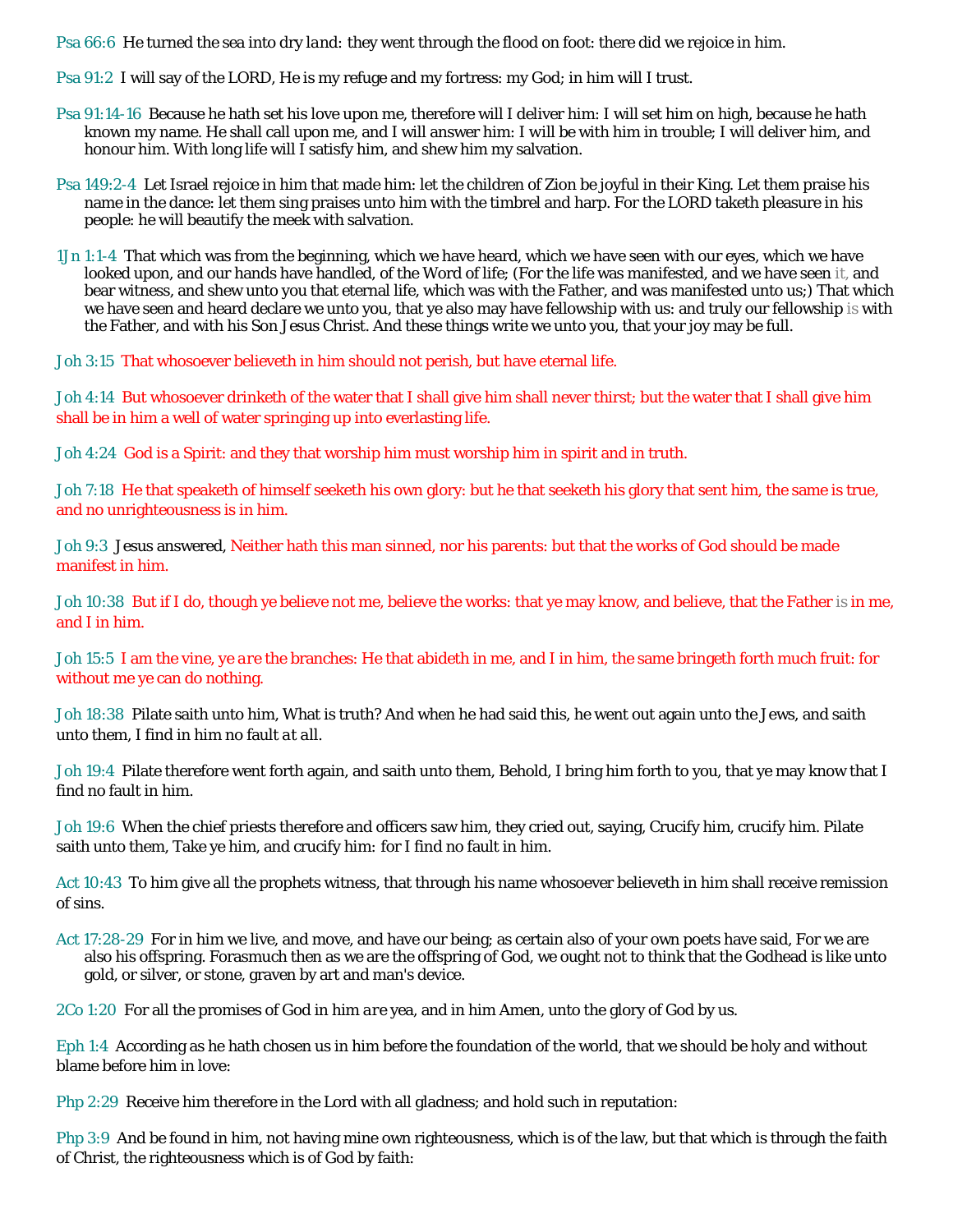Col 1:16-17 For by him were all things created, that are in heaven, and that are in earth, visible and invisible, whether *they be* thrones, or dominions, or principalities, or powers: all things were created by him, and for him: And he is before all things, and by him all things consist.

Col 1:19-20 For it pleased *the Father* that in him should all fulness dwell; And, having made peace through the blood of his cross, by him to reconcile all things unto himself; by him, *I say,* whether *they be* things in earth, or things in heaven.

- Col 2:6-7 As ye have therefore received Christ Jesus the Lord, *so* walk ye in him: Rooted and built up in him, and stablished in the faith, as ye have been taught, abounding therein with thanksgiving.
- Col 2:9-10 For in him dwelleth all the fulness of the Godhead bodily. And ye are complete in him, which is the head of all principality and power:
- Col 2:12-13 Buried with him in baptism, wherein also ye are risen with *him* through the faith of the operation of God, who hath raised him from the dead. And you, being dead in your sins and the uncircumcision of your flesh, hath he quickened together with him, having forgiven you all trespasses;
- Col 3:4 When Christ, *who is* our life, shall appear, then shall ye also appear with him in glory.

2Th 1:12 That the name of our Lord Jesus Christ may be glorified in you, and ye in him, according to the grace of our God and the Lord Jesus Christ.

Heb 11:9 By faith he sojourned in the land of promise, as *in* a strange country, dwelling in tabernacles with Isaac and Jacob, the heirs with him of the same promise:

2Pe 3:14 Wherefore, beloved, seeing that ye look for such things, be diligent that ye may be found of him in peace, without spot, and blameless.

- 1Jn 2:5-6 But whoso keepeth his word, in him verily is the love of God perfected: hereby know we that we are in him. He that saith he abideth in him ought himself also so to walk, even as he walked.
- 1Jn 2:15 Love not the world, neither the things *that are* in the world. If any man love the world, the love of the Father is not in him.
- 1Jn 2:27-28 But the anointing which ye have received of him abideth in you, and ye need not that any man teach you: but as the same anointing teacheth you of all things, and is truth, and is no lie, and even as it hath taught you, ye shall abide in him. And now, little children, abide in him; that, when he shall appear, we may have confidence, and not be ashamed before him at his coming.
- 1Jn 3:3 And every man that hath this hope in him purifieth himself, even as he is pure.
- 1Jn 3:5-6 And ye know that he was manifested to take away our sins; and in him is no sin. Whosoever abideth in him sinneth not: whosoever sinneth hath not seen him, neither known him.
- 1Jn 3:9 Whosoever is born of God doth not commit sin; for his seed remaineth in him: and he cannot sin, because he is born of God.

1Jn 3:15 Whosoever hateth his brother is a murderer: and ye know that no murderer hath eternal life abiding in him.

1Jn 3:17 But whoso hath this world's good, and seeth his brother have need, and shutteth up his bowels *of compassion* from him, how dwelleth the love of God in him?

1Jn 3:24 And he that keepeth his commandments dwelleth in him, and he in him. And hereby we know that he abideth in us, by the Spirit which he hath given us.

1Jn 4:13 Hereby know we that we dwell in him, and he in us, because he hath given us of his Spirit.

1Jn 4:15-16 Whosoever shall confess that Jesus is the Son of God, God dwelleth in him, and he in God. And we have known and believed the love that God hath to us. God is love; and he that dwelleth in love dwelleth in God, and God in him.

1Jn 5:14-15 And this is the confidence that we have in him, that, if we ask any thing according to his will, he heareth us: And if we know that he hear us, whatsoever we ask, we know that we have the petitions that we desired of him.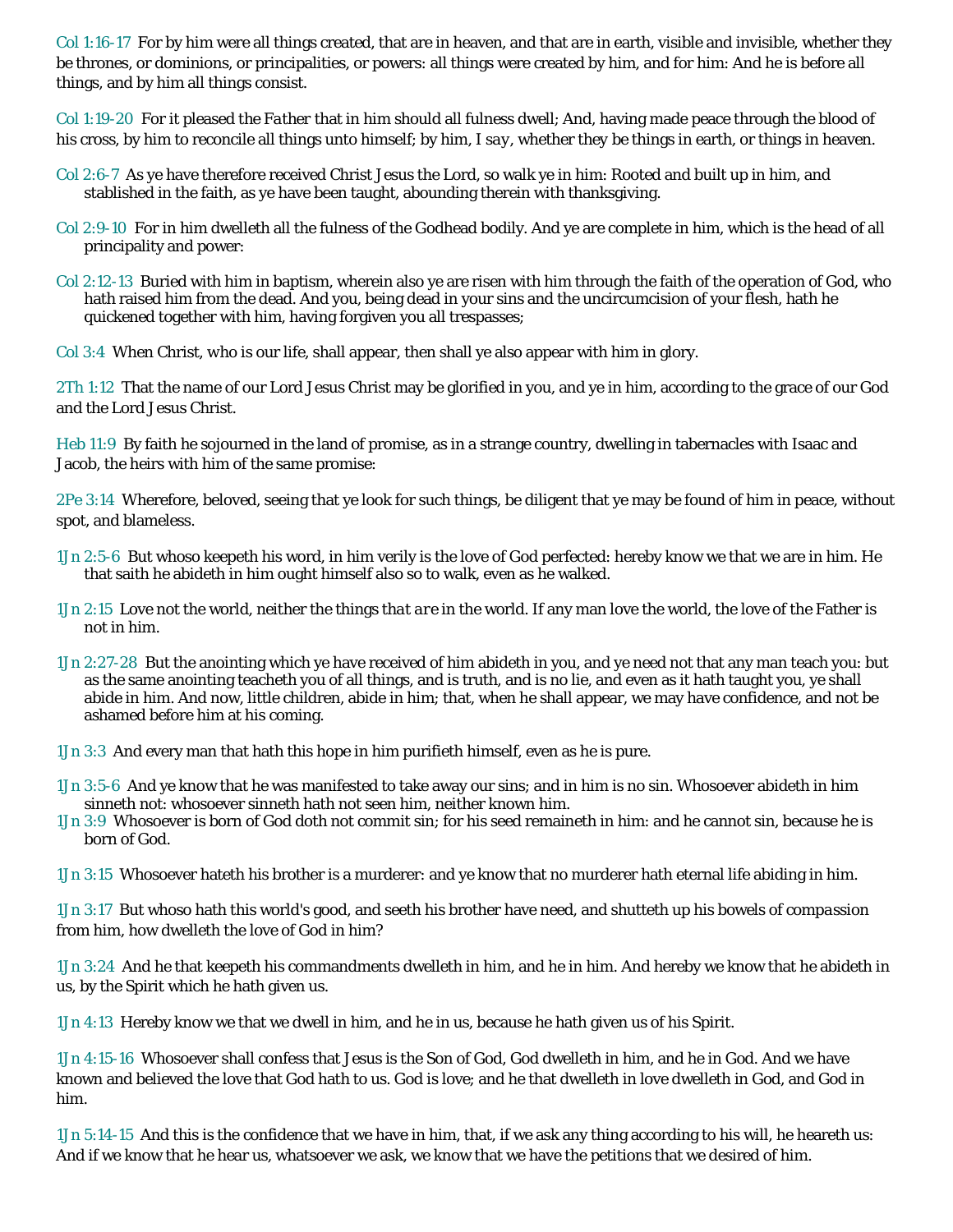1Jn 5:20 And we know that the Son of God is come, and hath given us an understanding, that we may know him that is true, and we are in him that is true, *even* in his Son Jesus Christ. This is the true God, and eternal life.

Rev 2:7 He that hath an ear, let him hear what the Spirit saith unto the churches; To him that overcometh will I give to eat of the tree of life, which is in the midst of the paradise of God.

Rev 2:17 He that hath an ear, let him hear what the Spirit saith unto the churches; To him that overcometh will I give to eat of the hidden manna, and will give him a white stone, and in the stone a new name written, which no man knoweth saving he that receiveth *it.*

Rev 3:12 Him that overcometh will I make a pillar in the temple of my God, and he shall go no more out: and I will write upon him the name of my God, and the name of the city of my God, *which is* new Jerusalem, which cometh down out of heaven from my God: and *I will write upon him* my new name.

Rev 3:20-21 Behold, I stand at the door, and knock: if any man hear my voice, and open the door, I will come in to him, and will sup with him, and he with me. To him that overcometh will I grant to sit with me in my throne, even as I also overcame, and am set down with my Father in his throne.

| I am God's Child, born again            | I Peter 1:23               | biethe ton me I                                                 | Heb. 13:6        | am free from condemnation             | Rom. 8:1                  |
|-----------------------------------------|----------------------------|-----------------------------------------------------------------|------------------|---------------------------------------|---------------------------|
| have Jesus' atoning sacrifice           | 1 John 2:1-2               | am redeemed from the curse.                                     | Gal. 3:13        | am the righteousness of God           | II Cor. 5:21              |
| am purified, cleansed from sin          | 1.John 1:7-9               | am strong in the Lord                                           | Eph. 6:10        | am firmly rooted                      | Col. 27                   |
| am born again into a new life           | John 3:16, I Pet, 1:3      | I am holy and without blame before Hin                          | Eph. 1:4         | I have joy                            | Gal. 5:22, Phil. 4:4      |
| am born of God                          | I John 5:1                 | am blessed                                                      | Dout. 28:1-14    | have peace beynd understanding        | Gal. 5:22, Phil. 4:6-7    |
| have eternal life                       | Jn. 5:24: 6:44.47          | I am a saint                                                    | Rom. 1:7         | I think in new ways                   | Phil. 4:8-9               |
| am accopted in Christ                   | Eph. 1:6                   | I am qualified to share His inheritance                         | Col. 1:12        | am a disciple of Christ               | Jn. 13:34-35              |
| am sot frop                             | John 8:31                  | I am the head and not the tail                                  | Dout, 28:13      | am built on the foundation            | Eph. 2:20                 |
| received God's character                |                            | I am above only and not beneath                                 | Deut. 28:13      | I am a partaker of His divine nature  | II Peter 1:4              |
| God is love                             | 1.John 4:16                | am victorious                                                   | Rev. 21:7        | I am God's workmanship                | Eph. 2:10                 |
| Love casts out fear.                    | LJohn 4:18                 | I am dead to sin                                                | Rom. 6:2.11      | am being changed into His image       | Phil. 1:6, Ram. 8:29-30   |
| God is light                            | 1 John 1:5                 | I am elect                                                      | Col. 3:12        | am one with Christ                    | $Jn. 17:21-23$            |
| As sound mind                           | Il Timothy 1:7             | I am loved with an everlasting love                             | Jer. 31:3        | I have all my needs met in Christ     | Phil. 4:19                |
| Love                                    | I Cor. 13:4-8              | I am established to the end                                     | I Cor. 1:8       | have the mind of Christ               | Cor. 2:16                 |
| Friut of the Spirit                     | Gal. 5:22-23               | I am circumsised by Christ                                      | Col. 2:11        | have eternal life                     | Jn. 6:47: 17:3:1 Jn. 5:20 |
| am called of God                        | Il Tim. 1:9                | I am crucified with Christ                                      | Gal. 2:20        | have guaranteed inheritance           | Eph. 1:14                 |
| am called of God by my name             | ls. 43:1.49:1              | I am alive with Christ                                          | Eph. 2:5         | have abundant life                    | Jn. 10:10                 |
| am engraved in the plams of God         | ls.49:16                   | I am raised up in Christ                                        | Eph. 2:8         | I have over come the world            | $1.3n.5:4-5$              |
| am precious to God, Honored by him      | Is. 43:4                   | I am his faithful follower                                      | Eph. 5:1         | I have power to control my thoughts   | II Cor. 10:5              |
| I am created by God in the womb         | Ps. 139:13-16              | I am the light of the world                                     | Mart. 5:14       | have access to the Father             | Eph. 2:18                 |
| am formed and set apart by God          | Jor. 1:5                   | am the salt of the earth                                        | Matt. 5:13       | have received the power of the Spirit | Mk. 16:17                 |
| am called in God by richteousness       | ls, 42:6                   | I am called of God                                              | Il Tim. 1:9      | I can do all things through Christ    | Phil.4:13                 |
| am created for His glory                | Is, 43:7                   | I am brought near by the blood of Chris                         | Eph. 2:13        | I shall do greater works than Jesus   | Jn. 14:12                 |
| am forgiven                             | Eph. 1:7                   | am more than a conqueror                                        | Rom. 8:37        | walk in Christ Jesus                  | Col. 2.6                  |
| am delivered from darkness              | Col. 1:13                  | I am in Christ Jesus by God's doing                             | I Cor. 1:30      | possess the Greater One               | $1 \, \text{Jn. } 4:4$    |
| am a new creature                       | Il Cor. 5:17               | I am an ambassador for Christ                                   | Il Cor. 5:20     | press towards the goal                | Phil. 3:14                |
| have God's unfailing love               | Ps. 32:10                  | I am beloved and chosen by God                                  | Thes. 1:4        | forget the past, and go forwards      | Phil. 3:12-13             |
| am loved                                | $1 \, \text{Jn. } 4:10.19$ | I am the first fruits among his creation                        | Jas. 1:18        | have received the power               | Phil. 3:10                |
| have a purpose for living               |                            | Jer. 29:11; Eph. 1:11-12 I am born of God, Satan can't touch me | J.Jn. 5:18       | live by the law of the Holy Spirit    | Ro. 8:2                   |
| am never forsaken                       | Ps. 27:10                  | I am a king and a priest unto God.                              | Rev. 1:8         | know God's voice                      | Jn. 10:14, 16             |
| am conforted                            | Is. 66:13                  | I am chosen                                                     | Ppt. 2:9         | show forth his praise                 | I Peter 2:9               |
| have a Father                           | Ps. 68:5                   | I am perfect                                                    | Heb. 10:14       | I always triumph in Christ            | II Cor. 2:14              |
| am not an orphan                        | Jn. 14:18                  | I am a joint heir with Christ                                   | Rom. 8:17        | I have the fullness if God in Christ  | Col. 2:9-10               |
| am adopted by God                       | Eph. 1:5                   | am reconciled to God                                            | Il Cor. 5:18     | Christ is in me the hope of glory     | Col. 1:27                 |
| am filled with the Holy Spirit in unity | Jn. 14:16.19:20            | I am forgiven and healed                                        | Ps. 103:3.12     | I am a witness for Christ             | Acts 1:8                  |
| have the Holy Spirit to teach me        | $J_0$ , $2.27$             | I am healed by the wounds of Jesus                              | <b>IPet 2:24</b> | I am unconditionally loved            | Rom. 5:5, 1 Jn. 4:8, 16   |
| am the temple of the Holy Spirit        | I Cor. 6:19                | I am in the world as He is in heaven                            | $1$ Jn. $4:17$   | I am the apple of my father's eye     | Ps. 172                   |
| I am washed, sanctified and justified   | 1 Cor. 6:11                | I am a fellow citizen with saints                               | Eph. 2:19        | I am being made holy                  | Heb 10:4                  |
| I am an overcomer.                      | Rom. 8:9-11                | I am sealed with the Spirit                                     | Eph. 1:13        | I am an Image Bearer                  | Gen 1:27                  |
| I am transformed                        | Rom. 12:2                  | I am complete in Christ                                         | Col. 2:10        | am to rule in heaven w/ Christ        | Rev 22:5                  |

#### MY TRUE IDENTITY- WHO I AM IN CHRIST

#### **[Crowned with Dignity and Worth -](https://www.freewebs.com/becomingonetoday/apps/podcast/podcast/28831) 2009 (Part 1-6)**

Feeling down and out and don't know why? Perhaps you need reminded that there is an enemy out there who wants to steal, kill and destroy your dignity and worth that was paid for long ago by our Creator. Listen be refreshed to the revised 6 part series and get educated on who you really are in Christ. And, don't let the lies steal away your joy that is yours! Each day we are reminded to educate ourselves to stay fresh in the Word. It is our reasonable service and worship to Him. And to combat the lies that bring us down. So, dig in and perhaps find out again your worth in Him.

**https://www.freewebs.com/becomingonetoday/apps/podcast/**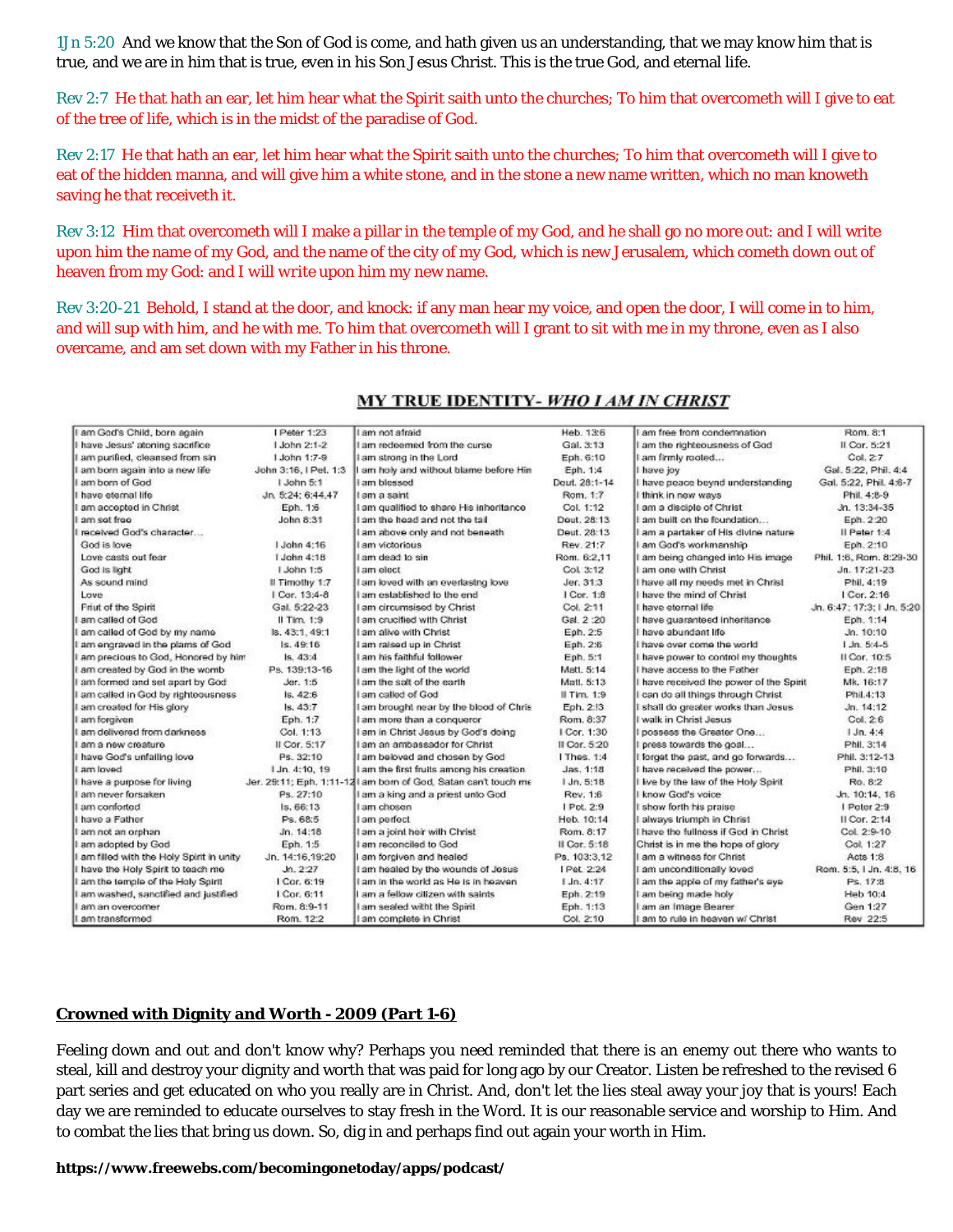# **MY TRUE IDENTITY- WHO I AM IN CHRIST**

| I am God's Child, born again              | I Peter 1:23          | bienhe ton me l                                               | Heb. 13:6      | I am free from condemnation           | Rom. 8:1                   |
|-------------------------------------------|-----------------------|---------------------------------------------------------------|----------------|---------------------------------------|----------------------------|
| I have Jesus' atoning sacrifice           | 1 John 2:1-2          | am redeemed from the curse.                                   | Gal. 3:13      | am the righteousness of God           | II Cor. 5:21               |
| I am purified, cleansed from sin          | 1.John 1:7-9          | I am strong in the Lord                                       | Eph. 6:10      | am firmly rooted                      | Col. 27                    |
| I am born again into a new life           | John 3:16, I Pet. 1:3 | I am holy and without blame before Hin                        | Eph. 1:4       | I have joy                            | Gal. 5:22, Phil. 4:4       |
| I am born of God                          | I John 5:1            | am blessed                                                    | Dout. 28:1-14  | have peace beynd understanding        | Gal. 5:22, Phil. 4:6-7     |
| have eternal life                         | Jn. 5:24: 6:44.47     | l am a saint                                                  | Rom, 1:7       | think in new ways                     | Phil. 4:8-9                |
| am accepted in Christ                     | Eph. 1:6              | I am qualified to share His inheritance                       | Col. 1:12      | am a disciple of Christ               | Jn. 13:34-35               |
| am sot froo                               | John 8:31             | am the head and not the tail                                  | Dout. 28:13    | am built on the foundation            | Eph. 2:20                  |
| received God's character                  |                       | am above only and not beneath                                 | Deut. 28:13    | I am a partaker of His divine nature  | Il Peter 1:4               |
| God is love                               | 1 John 4:16           | am victorious                                                 | Rev. 21:7      | I am God's workmanship                | Eph. 2:10                  |
| Love casts out fear                       | 1 John 4:18           | am dead to sin                                                | Rom. 6:2,11    | I am being changed into His image     | Phil. 1:6, Rom. 8:29-30    |
| God is light                              | 1 John 1:5            | am elect                                                      | Col. 3:12      | I am one with Christ                  | Jn. 17:21-23               |
| As sound mind                             | Il Timothy 1:7        | I am loved with an everlastng love                            | Jer. 31:3      | I have all my needs met in Christ     | Phil. 4:19                 |
| Love                                      | Cor. 13:4-8           | am established to the end                                     | I Cor. 1:8     | have the mind of Christ               | I Cor. 2:16                |
| Friut of the Spirit                       | Gal. 5:22-23          | I am circumsised by Christ                                    | Col. 2:11      | have eternal life                     | Jn. 6:47; 17:3; I Jn. 5:20 |
| am called of God                          | $II$ Tim. $1:9$       | I am crucified with Christ                                    | Gal. 2:20      | have quaranteed inheritance           | Eph. 1:14                  |
| am called of God by my name               | ls. 43:1, 49:1        | I am alive with Christ                                        | Eph. 2:5       | have abundant life                    | Jn. 10:10                  |
| am engraved in the plams of God           | ls. 49:16             | I am raised up in Christ                                      | Eph. 2:6       | I have over come the world            | 1 Jn. 5:4-5                |
| am precious to God, Honored by him        | Is. 43:4              | am his faithful follower                                      | Eph. 5:1       | I have power to control my thoughts   | Il Cor. 10:5               |
| I am created by God in the womb           | Ps. 139:13-16         | I am the light of the world                                   | Matt. 5:14     | I have access to the Father           | Eph. 2:18                  |
| am formed and set apart by God            | Jer. 1:5              | am the salt of the earth                                      | Matt. 5:13     | have received the power of the Spirit | Mk. 16:17                  |
| am called in God by righteousness         | ls, 42:6              | I am called of God                                            | II Tim. 1:9    | I can do all things through Christ    | Phil.4:13                  |
| am created for His glory                  | Is. 43:7              | I am brought near by the blood of Chris                       | Eph. 2:13      | I shall do greater works than Jesus   | Jn. 14:12                  |
| I am forgiven                             | Eph. 1:7              | am more than a conqueror                                      | Rom. 8:37      | I walk in Christ Jesus                | Col. 26                    |
| am delivered from darkness                | Col. 1:13             | I am in Christ Jesus by God's doing                           | I Cor. 1:30    | possess the Greater One               | 1 Jn. 4:4                  |
| am a new creature                         | Il Cor. 5:17          | am an ambassador for Christ                                   | II Cor. 5:20   | press towards the goal                | Phil. 3:14                 |
| I have God's unfailing love               | Ps. 32:10             | I am beloved and chosen by God                                | Thes. 1:4      | forget the past, and go forwards      | Phil. 3:12-13              |
| I am loved                                | 1.Jn. 4:10, 19        | I am the first fruits among his creation                      | Jas. 1:18      | have received the power               | Phil. 3:10                 |
| have a purpose for living                 |                       | Jer. 29:11; Eph. 1:11-12 am born of God, Satan can't touch me | I Jn. 5:18     | I've by the law of the Holy Spirit    | Ro. 8:2                    |
| am never forsaken                         | Ps. 27:10             | I am a king and a priest unto God                             | Rev. 1:8       | know God's voice                      | Jn. 10:14, 16              |
| I am conforted                            | Is, 66:13             | am chosen                                                     | I Pot. 2:9     | I show forth his praise               | I Peter 2:9                |
| have a Father                             | Ps. 68:5              | I am perfect                                                  | Heb. 10:14     | I always triumph in Christ            | II Cor. 2:14               |
| I am not an orphan                        | Jn. 14:18             | I am a joint heir with Christ                                 | Rom. 8:17      | I have the fullness if God in Christ  | Col. 2:9-10                |
| I am adopted by God                       | Eph. 1:5              | am reconciled to God                                          | Il Cor. 5:18   | Christ is in me the hope of glory     | Col. 1:27                  |
| I am filled with the Holy Spirit in unity | Jn. 14:16.19:20       | am forgiven and healed                                        | Ps. 103:3.12   | I am a witness for Christ             | Acts 1:8                   |
| have the Holy Spirit to teach me          | Jn.227                | am healed by the wounds of Jesus                              | Pet 2:24       | I am unconditionally loved            | Rom. 5:5, 1 Jn. 4:8, 16    |
| am the temple of the Holy Spirit          | I Cor. 6:19           | I am in the world as He is in heaven                          | $1$ Jn. $4:17$ | I am the apple of my father's eye     | Ps. 172                    |
| I am washed, sanctified and justified     | I Cor. 6:11           | am a fellow citizen with saints                               | Eph. 2:19      | I am being made holy                  | Heb 10:4                   |
| I am an overcomer                         | Rom. 8:9-11           | am sealed witht the Spirit                                    | Eph. 1:13      | am an Image Bearer                    | Gen 1:27                   |
| I am transformed                          | Rom. 12:2             | I am complete in Christ                                       | Col. 2:10      | am to rule in heaven w/ Christ        | Rev 22:5                   |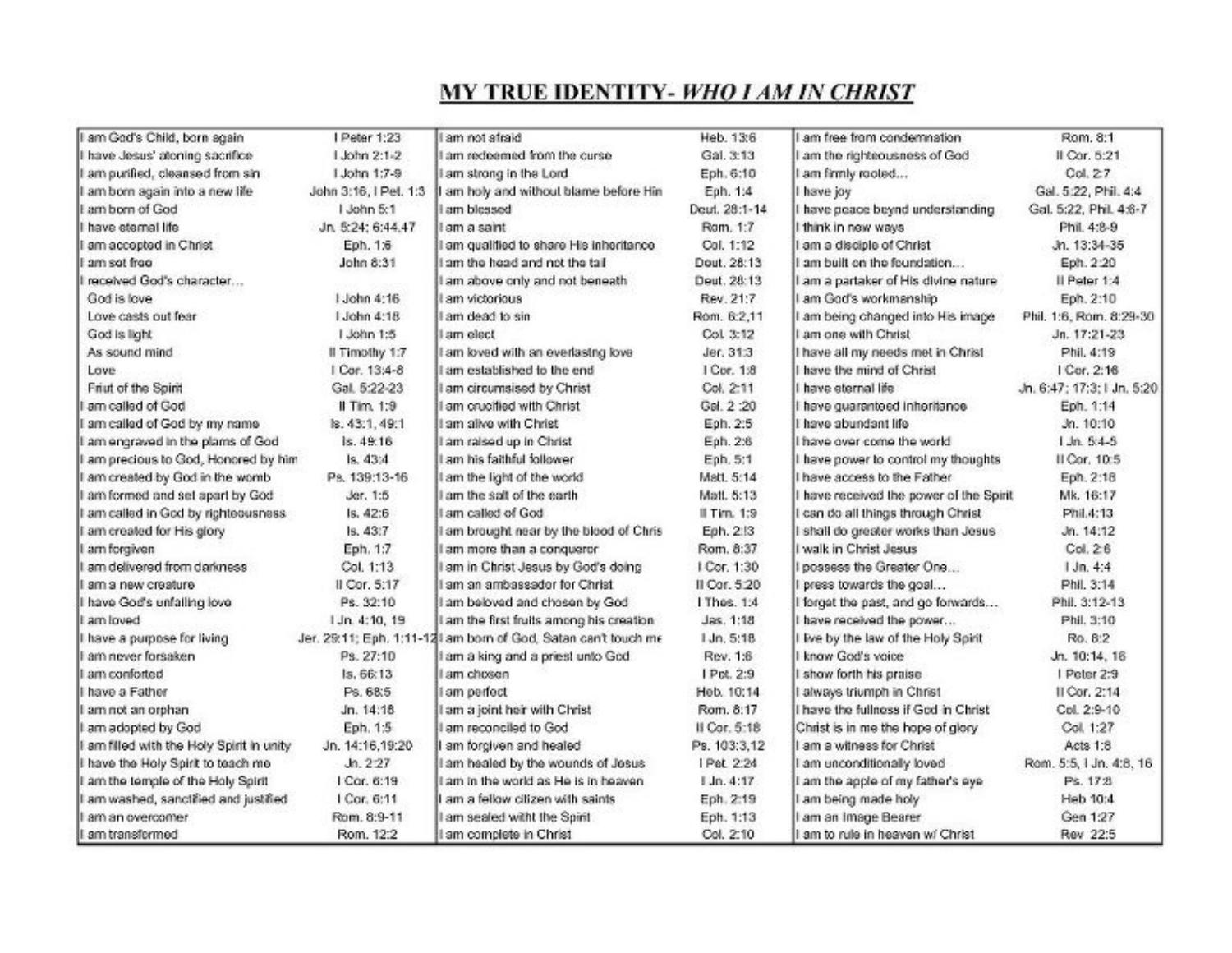## *Who I Am In Christ*

1. God's child for I am born again of the incorruptible seed of the Word of God which liveth and abideth forever. 1 Pet. 1:23 2. Forgiven of all my sins and washed in the blood. Eph. 1:7 3. A new creature. II Cor. 5:17 4. The temple of the Holy Spirit I Cor. 6:19 5. Delivered from the power of darkness and translated into God's kingdom. Col. 1:13 6. Redeemed from the curse of the law. I Pet. 1:18 7. Blessed. Deut. 28:1-14 8. A saint. Rom. 1:7 9. The head and not the tail. Deut. 28:13 10. Above only and not beneath. Dent. 28:13 11. Holy and without blame before Him in love. I Pet. 1:16 12. Elect. Col 3:12 13. Established to the end. I Cor. 1:8 14. Made nigh by the blood of Christ. Eph. 2:13 15. Victorious. Rev. 21:7 16. Set free. Jn. 8:31 17. Strong in the Lord. Eph. 6:10 18. Dead to sin. Rom. 6:2 19: More than a conqueror. Rom. 8:37 20. Joint heirs with Christ. Rom. 8:17 21. Sealed with the Holy Spirit of promise. Eph. 1:13 22. In Christ Jesus by His doing. I Cor. 1:30 23. Accepted in the Beloved. Eph. 1:6 24. Complete in Him. Col 2:10 25. Crucified with Christ. Gal. 2:20 26. Alive with Christ. Eph. 2:5 27. Free from condemnation. Rom. 8:1 28. Reconciled to God. II Cor. 5:18 29. Qualified to share in His inheritance. Col. 1:12 30. Firmly rooted, built up, established in my faith and overflowing with gratitude. Col. 2:7. 31. Circumcised with the circumcision made without hands. Col. 2:11 32. A fellow citizen with the saints & of the household of God. CoL 2:11 33. Built upon the foundation of the apostles and prophets, Jesus Christ Himself being the Chief Cornerstone. Eph. 2:20 34. In the world as He is in Heaven. I John 4:17 35. Born of God and the evil one does not touch me. I Jn. 5:18

36. His faithful follower. Rev. 17:14 37. Overtaken with blessings. Deut. 28:2 38. His disciple because I have love for others. Jn. 13:34 39. The light of the world. Matt. 5:14 40. The salt of the earth. Matt. 5:13 41. The righteousness of God. II Cor. 5:21 42. A partaker of His divine nature. II Pet. 1:4 43. Called of God. II Tim. 1:9 44. The first fruits among His creation. James 1:18 45. Chosen in Him. I Thes. 1:4 46. An ambassador for Christ. II Cor. 5:20 47. God's workmanship created in Christ Jesus for good works. 48. The apple of My Father's eye. Deut. 32:10 49. Healed by the stripes of Jesus. I Pet. 2:24 50. Being changed into His image. II Cor. 3:18 51. Raised up with Christ and seated in heavenly places. Col. 2:12 52. Beloved of God. Col. 3:12 53. One in Christ! Jn. 17:21 54. I have the mind of Christ. Phil. 2:5 55. I have obtained an inheritance. Eph. 1:11 56. I have access by one Spirit unto the Father. Heb. 4:16 57. I have overcome the world. I Jn. 5:4 58. I have everlasting life and will not be condemned. Jn. 5:24 59. I have the peace of God which passes understanding. Phil. 4:7 60. I have received power - the power of the Holy Spirit. Power to lay hands on the sick, see them recover Power to cast out demons, power over all the power of the enemy, and nothing shall by any means hurt me. Mark 16:17, Luke 10:17,19 61. I live by and in the law of the Spirit of Life in Christ Jesus. Rom.8:2 62. I walk in Christ Jesus. Col. 2:6 63. I can do all things in Christ Jesus. Phil. 4:13 64. I can do even greater works than Christ Jesus. Jn. 14:12 65. I possess the Greater One in me because greater is He that is in me than he that is in the world. I Jn. 4:4 66. I press toward the mark for the prize of the high calling of God. 67. I always triumph in Christ. II Cor. 2:14 68. I show forth His praise. I Pet. 2:9

- 69. My life is hid with Christ in God. Col. 3:2
- 70. I am forgiven and have the power to forgive. Mt. 6:12, 14, 18:21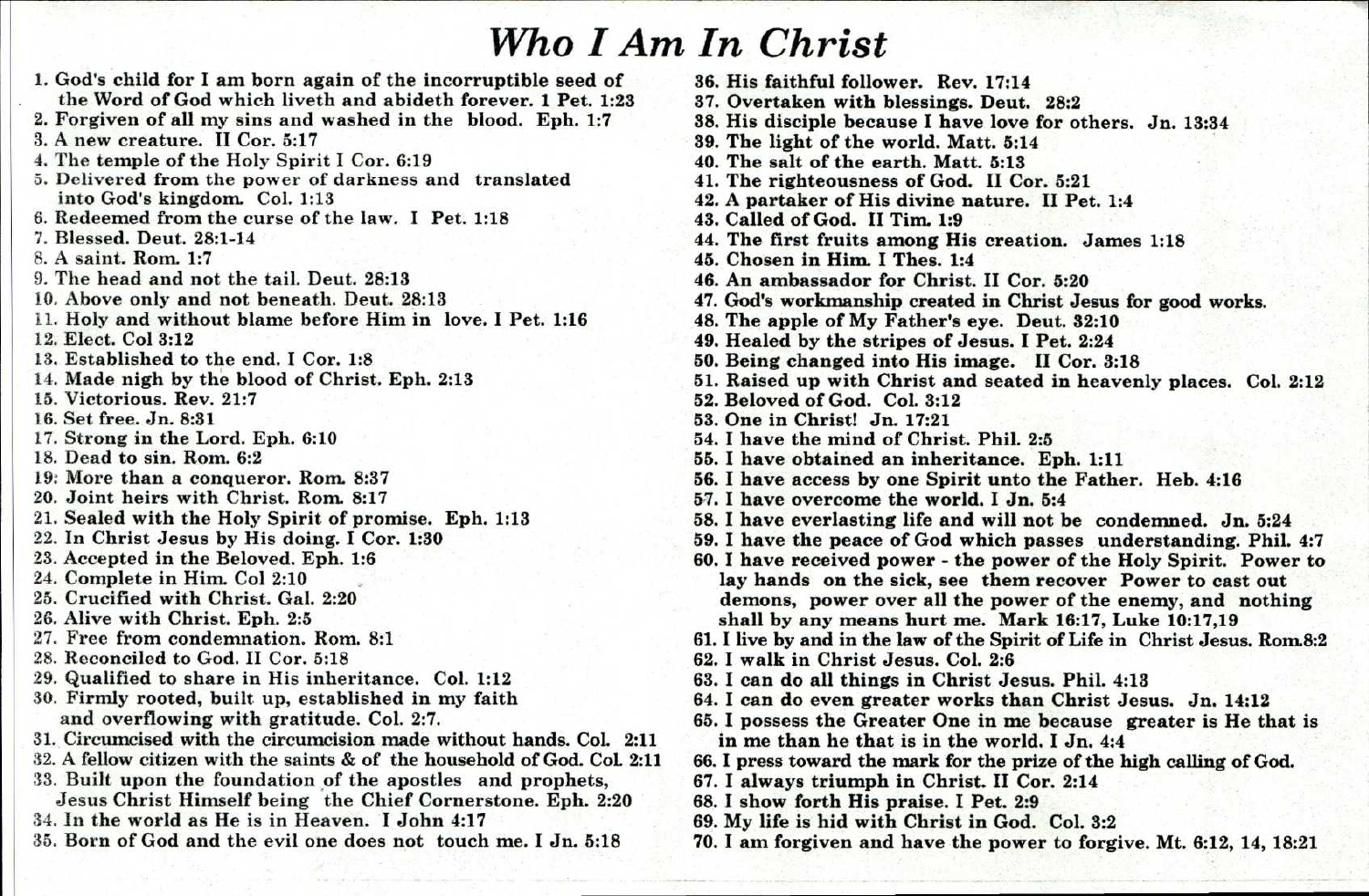### **KNOWING WHO I AM IN CHRIST**

I am complete in Him Who is the Head of all principality and power (Colossians 2:10).

I am alive with Christ (Ephesians 2:5).

I am free from the law of sin and death (Romans 8:2).

I am far from oppression, and fear does not come near me (Isaiah 54:14).

I am born of God, and the evil one does not touch me (1 John 5:18).

I am holy and without blame before Him in love (Ephesians 1:4; 1 Peter 1:16).

I have the mind of Christ (1 Corinthians 2:16; Philippians 2:5).

I have the peace of God that passes all understanding (Philippians 4:7).

I have the Greater One living in me; greater is He Who is in me than he who is in the world (1 John 4:4).

I have received the gift of righteousness and reign as a king in life by Jesus Christ (Romans 5:17).

I have received the spirit of wisdom and revelation in the knowledge of Jesus, the eyes of my understanding being enlightened (Ephesians 1:17,18).

I have received the power of the Holy Spirit to lay hands on the sick and see them recover, to cast out demons, to speak with new tongues. I have power over all the power of the enemy, and nothing shall by any means harm me (Mark 16:17,18; Luke 10:17,19).

I have put off the old man and have put on the new man, which is renewed in the knowledge after the image of Him Who created me (Colossians 3:9,10).

I have given, and it is given to me; good measure, pressed down, shaken together, and running over, men give into my bosom (Luke 6:38).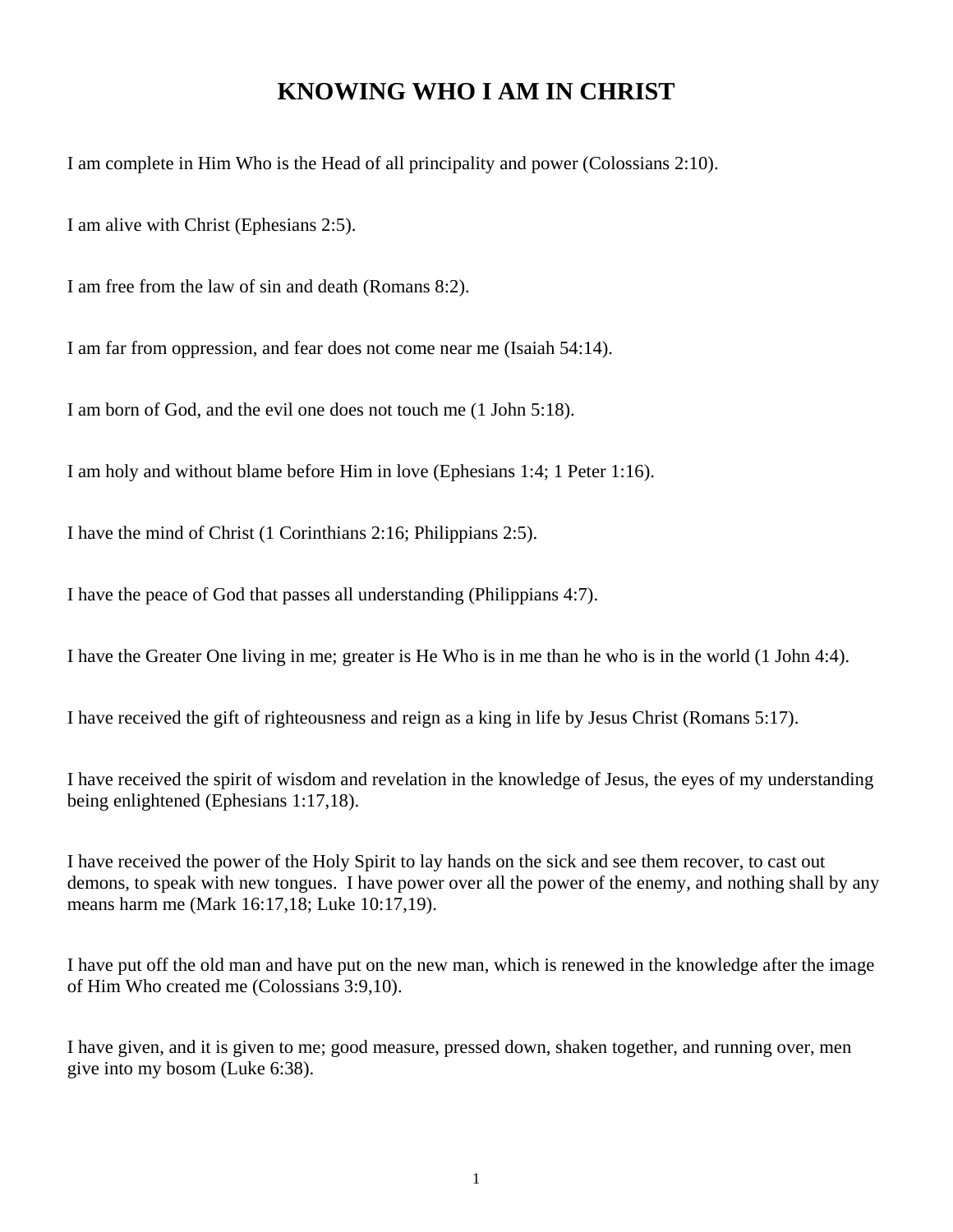I have no lack for my God supplies all of my need according to His riches in glory by Christ Jesus (Philippians 4:19).

I can quench all the fiery darts of the wicked one with my shield of faith (Ephesians 6:16).

I can do all things through Christ Jesus (Philippians 4:13).

I show forth the praises of God Who has called me out of darkness into His marvelous light (1 Peter 2:9).

I am God's child—for I am born again of the incorruptible seed of the Word of God, which lives and abides forever (1 Peter 1:23).

I am God's workmanship, created in Christ unto good works (Ephesians 2:10).

I am a new creature in Christ (2 Corinthians 5:17).

I am a spirit being—alive to God (Romans 6:11;1 Thessalonians 5:23).

I am a believer, and the light of the Gospel shines in my mind (2 Corinthians 4:4).

I am a doer of the Word and blessed in my actions (James 1:22, 25).

I am a joint-heir with Christ (Romans 8:17).

I am more than a conqueror through Him Who loves me (Romans 8:37).

I am an overcomer by the blood of the Lamb and the word of my testimony (Revelation 12:11).

I am a partaker of His divine nature (2 Peter 1:3,4).

I am an ambassador for Christ (2 Corinthians 5:20).

I am part of a chosen generation, a royal priesthood, a holy nation, a purchased people (1 Peter 2:9).

I am the righteousness of God in Jesus Christ (2 Corinthians 5:21).